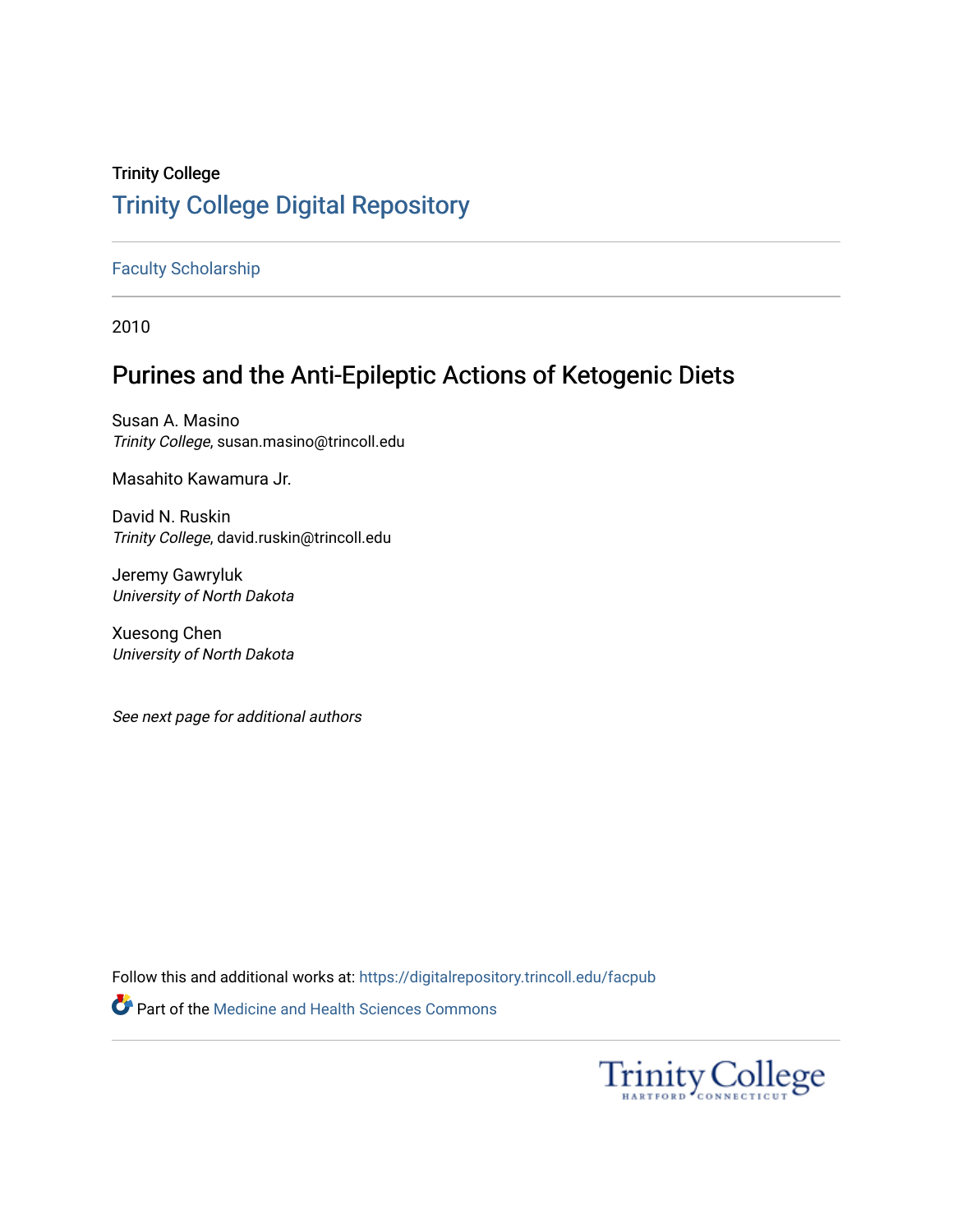### Authors

Susan A. Masino, Masahito Kawamura Jr., David N. Ruskin, Jeremy Gawryluk, Xuesong Chen, and Jonathan D. Geiger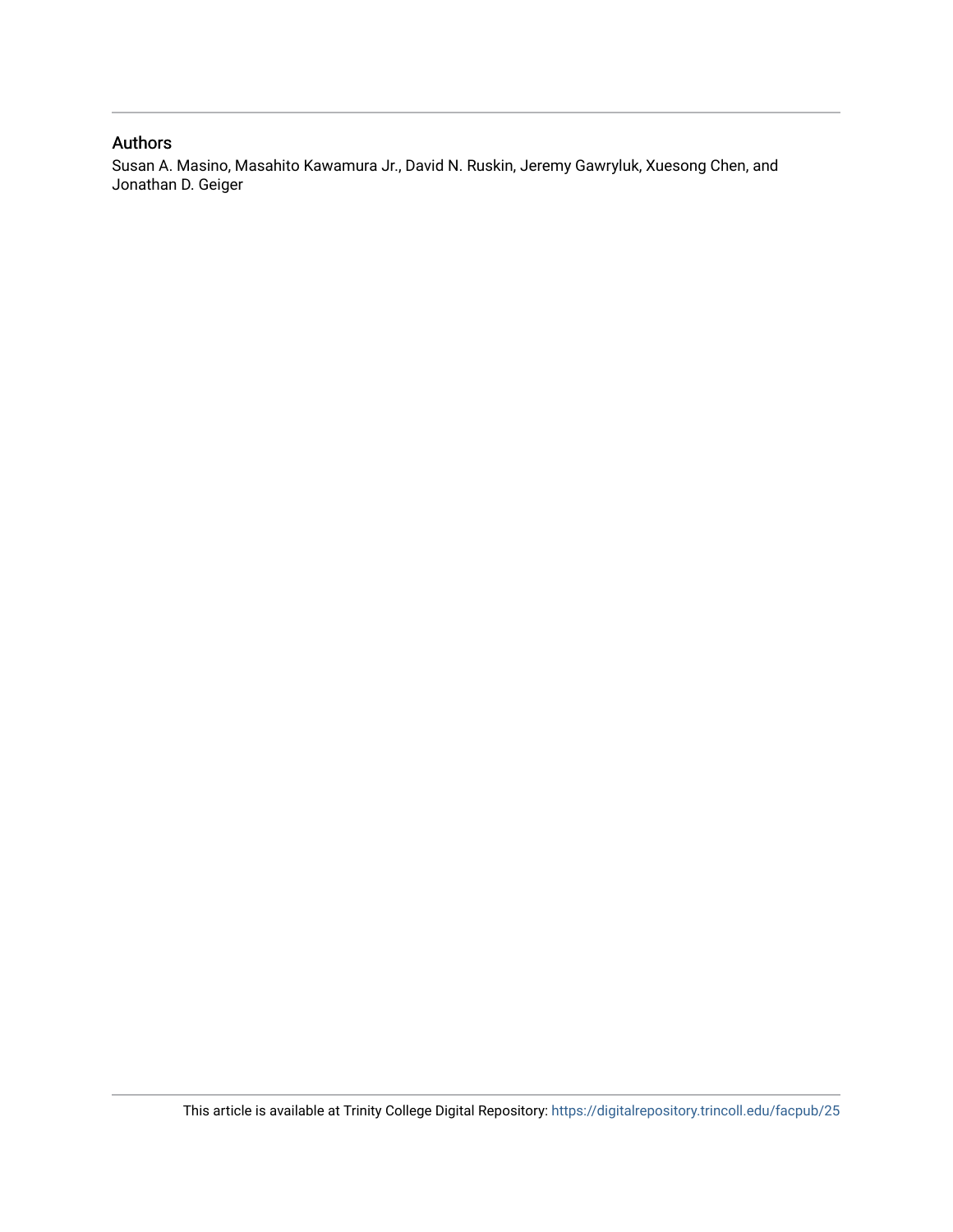## **Purines and the Anti-Epileptic Actions of Ketogenic Diets**

Susan A. Masino\*<sup>,1</sup>, Masahito Kawamura, Jr.<sup>1,2</sup>, David N. Ruskin<sup>1</sup>, Jeremy Gawryluk<sup>3</sup>, Xuesong Chen<sup>3</sup> and Jonathan D. Geiger<sup>3</sup>

<sup>1</sup>Department of Psychology/Neuroscience Program, Trinity College, Hartford, Connecticut, 06106, USA, <sup>2</sup>Department *of Pharmacology, Jikei University School of Medicine, Minato-ku, Tokyo, Japan, and <sup>3</sup> Department of Pharmacology, Physiology and Therapeutics, University of North Dakota School of Medicine and Health Sciences, Grand Forks, North Dakota 58201, USA* 

**Abstract:** Ketogenic diets are high in fat and low in carbohydrates and represent a well-established and effective treatment alternative to anti-epileptic drugs. Ketogenic diets are used for the management of a variety of difficult-to-treat or intractable seizure disorders, especially pediatric refractory epilepsy. However, it has been shown that this dietary therapy can reduce seizures in people of all ages, and ketogenic diets are being applied to other prevalent medical conditions such as diabetes. Although used effectively to treat epilepsy for nearly 90 years, the mechanism(s) by which ketogenic diets work to reduce seizures remain ill-understood. One mechanism receiving increased attention is based on findings that ketogenic diets increase the brain energy molecule ATP, and may also increase the levels and actions of the related endogenous inhibitory neuromodulator adenosine. ATP and adenosine have both been identified as important modulators of seizures; seizures increase the actions of these purines, these purines regulate epileptic activity in brain, adenosine receptor antagonists are pro-convulsant, and adenosinergic mechanisms have been implicated previously in the actions of approved anti-epileptic therapeutics. Here we will review recent literature and describe findings that shed light on mechanistic relationships between ketogenic diets and the purines ATP and adenosine. These emerging mechanisms hold great promise for the effective therapeutic management of epileptic seizures and other neurological conditions.

**Keywords:** Adenosine, ATP, brain, epilepsy, metabolism, seizures.

#### **INTRODUCTION**

Epilepsy is a prevalent brain disorder characterized by a predisposition to generate seizures due to excessive or asynchronous neuronal activity in brain [1]. The incidence of epilepsy is particularly high in young children  $( \leq 5 \text{ years})$ old), in young adults especially those engaged in combat, and in those over the age of 65 [2, 3]. As a neurological disorder, epilepsy is poorly classified as it has multiple known and unknown genetic and environmental causes, manifestations, seizure types, and identifiable syndromes; an onset of epilepsy associated with head trauma, central nervous system infections, and tumors may occur at any age [3]. The incidence and prevalence of epilepsy have been increasing because of combat-associated head injuries and an aging population, and this trend is predicted to continue [4, 5]. Thus, new therapeutic strategies are needed, and effective interventions could benefit a broad and growing population.

Antiepileptic drugs (AEDs) are used typically and widely for the treatment of epilepsy. The aim of AED treatment is to control seizures while minimizing adverse side-effects; unfortunately AEDs are effective for only 60–70% of epileptic individuals, and undesirable side-effects are not uncommon [6-8]. In ancient times, epilepsy was treated through the dietary intervention of starvation, which forces a switch from glucose-based to ketone-based metabolism. This simple but extreme treatment led to the hypothesis and its clinical confirmation that maintaining ketone-based metabolism by limiting carbohydrates, while still ingesting adequate calories, could control seizures [9]. Currently a major alternative and non-pharmacological treatment for epilepsy is adhering to a high-fat, low-carbohydrate ketogenic diet (KD), and over many years its efficacy has been confirmed in retrospective, prospective, and multi-center studies [10-13]. Since its inception, KD has been employed to maintain ketosis and control epileptic seizures primarily in children who do not respond well to AEDs [14, 15].

#### **KETOGENIC DIETS AND EPILEPSY: APPLICA-TIONS, BENEFITS AND LIMITATIONS**

The KD requires strict compliance to maintain anticonvulsant effects. It limits the consumption of carbohydrates persistently and sufficiently such that the carbohydrate content does not provide enough glucose to serve as an available energy source. Without adequate glucose, the brain is forced metabolically to switch from mostly glycolytic pathways to ketolytic mechanisms whereby ketones are produced (mainly in the liver) and used as the main fuel to generate ATP for cellular metabolism.

The KD ratio prescribed clinically is a specific ratio of fat to protein plus carbohydrate. A typical KD contains the ratio of 4:1 (fat: protein + carbohydrates). Approximately 90% of dietary calories are derived from fat whereas < 5% comes from carbohydrates [16, 17]. Proteins are added to the diet to meet requirements depending on the individual's age

<sup>\*</sup>Address correspondence to this author at the Neuroscience Program / Psychology Department, Trinity College, Life Sciences Center 210, 300 Summit St., Hartford, CT 06106, USA; Tel: (860) 297-2557; Fax: (860) 297-2538; E-mail: susan.masino@trincoll.edu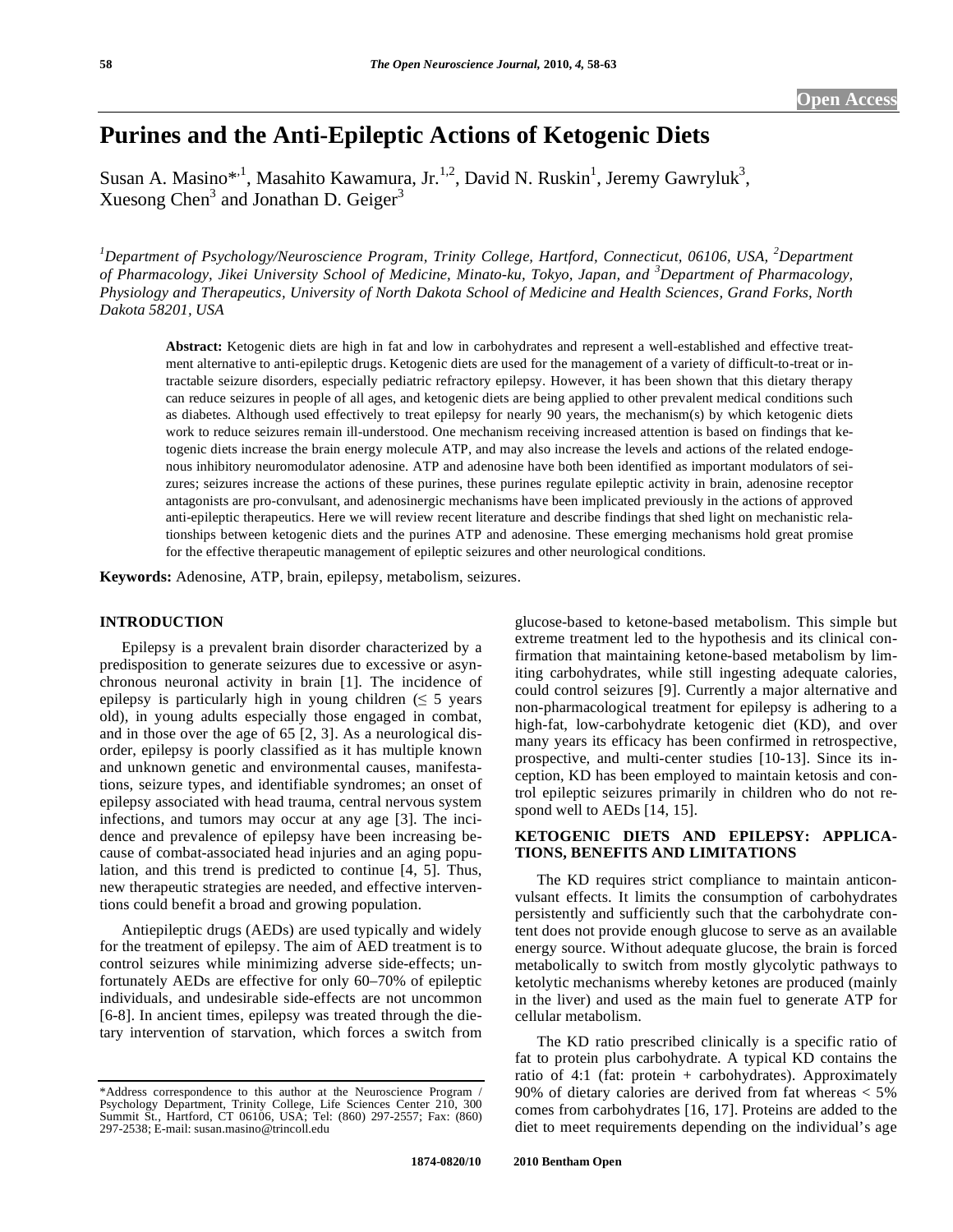and size. In some treatment protocols, fluids and calories are restricted - total caloric intake is targeted to 75% of the recommendation for the individual's age; however there is no evidence that forced caloric restriction or fluid restriction is necessary for the clinical benefit to be observed [18].

As noted, an analogous switch to ketone-based sources of cellular energy occurs during fasting/starvation. Without imposing unhealthy fasting/starvation approaches, adherence to a KD can provide adequate calories and energy while protecting against generation of epileptic seizures. The diet reduces seizure frequency by greater than 90% for one-third of children on the diet and by greater than 50% for an additional one-third of children [19, 20]. It appears that a KD is more or less as effective in controlling seizure activity in adults as it is in treating children with epilepsy, but there have been comparatively few studies on adults [21, 22]. One reason why a KD is more commonly applied in and perceived as successful in pediatric epilepsy is that it is easier to initiate, control food intake and maintain this strict diet in children. Most pediatric patients that respond well to the KD are weaned from the diet after two years because the anticonvulsant effect achieved is often permanent [23, 24].

Although the KD is highly effective, it does have its shortcomings; main criticisms include it being a diet that is restrictive and unpalatable. In addition, it can cause constipation, kidney stones, and, depending on the saturated fat composition of the diet, cardiovascular complications [25-28]. A low-carbohydrate diet with a healthier fat composition might reduce complications [29]. More research is clearly needed in this area to determine more accurately side effects and long terms consequences.

To date, the key mechanisms underlying the success of a KD in reducing seizures are unclear [30, 31]. Proposed mechanisms include increased GABA, increased mitochondrial gene expression, direct effects of ketones on neurons,  $pH$  changes, and altered ion channels - particularly  $K^+$  channels. This knowledge gap has limited the use of KDs for epilepsy and potentially other disorders, as well as stymied efforts to develop drugs that could take advantage of the anticonvulsant mechanisms mobilized by a KD [32]. Despite its efficacy, KD treatment has inherent drawbacks and limitations and a better mechanistic understanding of its actions could lead to better diet-based approaches including those with fewer restrictions and complications. Importantly, an understanding of underlying mechanisms should result in new directions for basic and clinical research [33].

Here we focus on the relationship between adhering to a KD and increased brain levels of ATP and adenosine as a new insight into epilepsy treatment. The purines ATP and adenosine link metabolism to neuronal activity [34], and cell bioenergetics may be a key regulator of seizure activity [35, 36]. Importantly, adenosine is an endogenous anticonvulsant [37-39] which is effective in numerous seizure models, including acute and chronic electroconvulsive and pharmacological paradigms [40-44], and is also effective in pharmacoresistant kainate-induced seizures [45-47].

Adenosine acting at the adenosine  $A_1$  receptor  $(A_1R)$  subtype could be the final key mechanism by which adhering to a KD prevents seizures [48, 49]. Although more research is needed, to date there are a few seizure models where both

adenosine and a KD have been shown to be effective, including electrical kindling of the amygdala in rats [42-44, 50], acute bicuculline injection [41, 51, 52], pentylenetetrazol kindling in mice [53-55], and the epileptogenic phase after kainate treatment [45-47, 56, 57]. Overall, a purine-targeting metabolic strategy - ultimately increasing the actions of the anticonvulsant molecule adenosine - has great potential to treat a wide variety of epileptic seizures.

#### **EPILEPSY AND ENERGY METABOLISM**

During seizures neurons undergo prolonged depolarization that leads to large fluxes of ions across plasma membranes. As a result there is intracellular accumulation of sodium and calcium ions, and an increased requirement to expend large amounts of energy (mostly ATP) to re-establish the interior milieu. ATP is necessary to maintain resting membrane potentials, and depletion of intracellular ATP in an effort to export accumulated ions can lead to bioenergetic crisis and/or redox catastrophe. Sodium-potassium-ATPase is largely responsible for maintaining these ionic gradients [58]; under basal conditions it has been estimated that ATPase consumes 25-40% of the brain's energy [59], and after seizure activity ATPase likely consumes an even greater percentage of brain energy to restore the resting membrane potential. Decreased levels of ATP can reduce the cell's energy charge and its ability to maintain homeostasis and normal neuronal function and signaling, and, during an acute energy demand such as a seizure, the need for ATP can very readily and rapidly supersede supply. Thus, adequate intracellular ATP is central to controlling cellular energy, seizure generation, and neuronal membrane polarity.

Compared to the large and constant levels of ATP inside the cell, extracellular ATP is relatively insignificant and transient. A net dephosphorylation of ATP to ADP, AMP and adenosine occurs extremely rapidly (the  $t_{1/2}$  of ATP in the extracellular space is about 200 ms [60]). Together, ATP and its core molecule adenosine are intricately involved in maintaining cellular energy levels and in controlling neuronal excitability via cell-surface receptors. Intracellular adenosine is especially important because it is a very sensitive measure of the balance between cellular energy supplies and energy demand. Its actions to reduce neuronal activity and energy demand and re-establish equity between supply and demand via feedback on cell-surface receptors is a concept central to adenosine being considered a retaliatory metabolite [61]. Extracellular adenosine is a powerful endogenous anticonvulsant, with great potential for treating all types of epileptic seizures. Traditionally, adenosine has been recognized as the brain's own anticonvulsant molecule and a powerful endogenous neuromodulator: tonic levels are present throughout the extracellular space, it is released from cells during seizures, ischemia, and hypoxia [62-64], its actions can also be increased by stimuli such as changes in temperature and pH [65-70], and it may be more sensitive to these changes during conditions of increased excitability [71].

Adenosine is released during seizures, and adenosine through its activation of high-affinity  $A_1Rs$  contributes to termination of seizures by reducing neuronal excitability [45, 72-74]. Activation of  $A_1Rs$  pre- and postsynaptically decreases excitatory neurotransmitter release [75] and hyperpolarizes postsynaptic membrane potentials by promoting po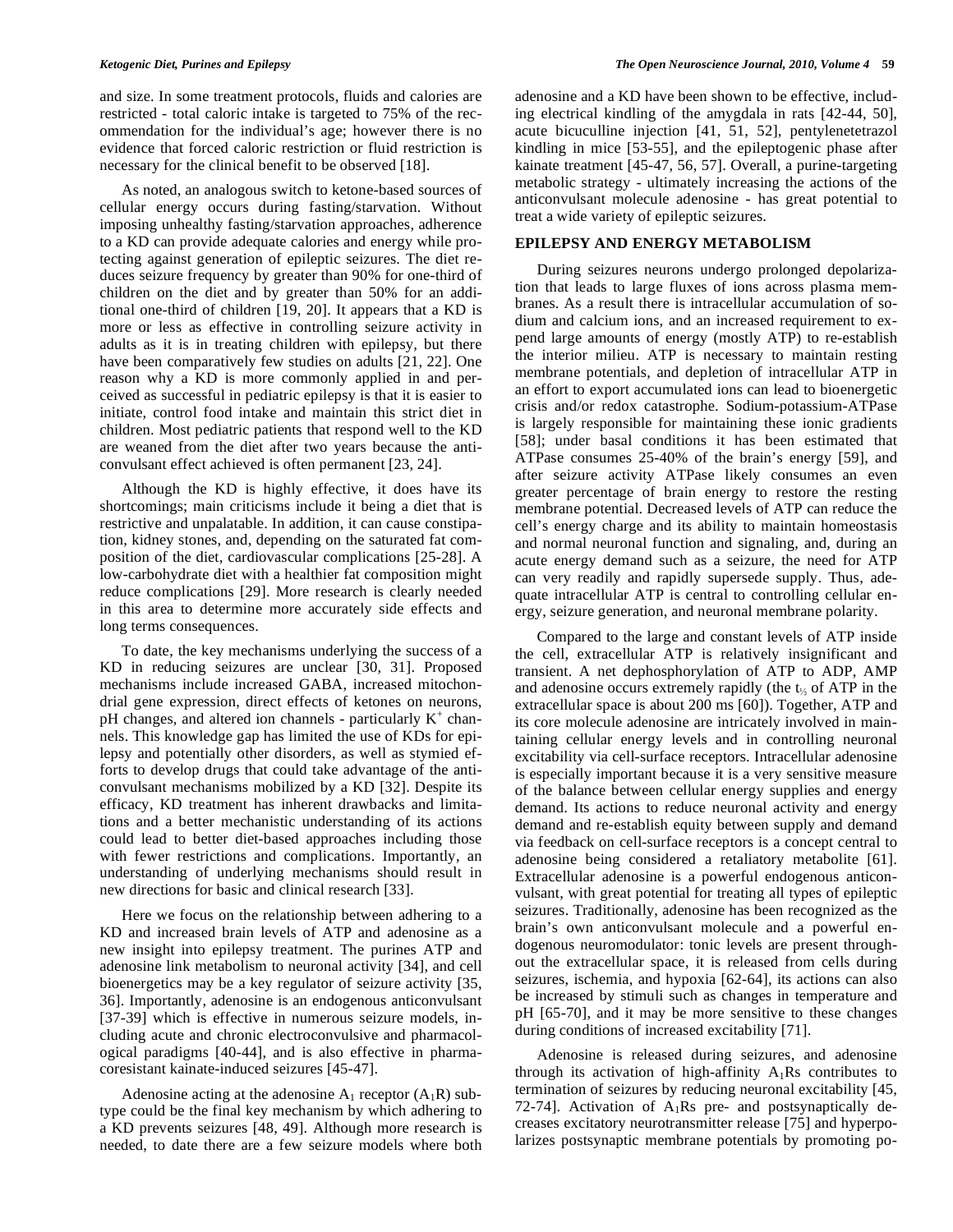tassium conductance [76]. The brain in general and the seizure-prone hippocampus in particular contain high levels of A1Rs. There is abundant evidence that the powerful anticonvulsant role of endogenous adenosine occurs through this receptor subtype [77-80]. For example the ictal EEG events of bicuculline-injected rats were suppressed by focal application of adenosine [78] and  $A_1R$  agonists suppress even pharmacoresistant epilepsy of kainate injected mice [45]. Conversely, antagonists of  $A_1Rs$  are pro-convulsant [81]. Thus, adenosine is similar to the KD in that both are effective at reducing seizures that are refractory to other treatments. Unfortunately, drug-based strategies that directly target adenosine  $A_1Rs$  generally face vexing pharmacological obstacles including peripheral side effects such as reduced heart rate and blood pressure [82]. More recently, localized adenosine based-therapies show significant promise but are necessarily invasive and best suited to well-localized, focal seizures [80, 83].

Extracellular ATP is a major source of extracellular adenosine [84, 85], and, as noted, is metabolized rapidly to adenosine [60]; these enzymatic reactions are catalyzed by a variety of ecto-ATPases and 5'-nucleotidases [60]. Thus, increased levels of either purine in seizure-prone brain areas containing  $A_1Rs$  could help to either prevent or to terminate seizures. At this time it is neither well-understood how a KD differentially affects purinergic mechanisms and metabolism in various cell types in the central nervous system, nor has it been determined what roles different cell types might play in a KD's anticonvulsant benefits. Nevertheless, it has been established that ATP and adenosine in the central nervous system can originate from neurons themselves as well as from other cell types, most notably from astrocytes. Astrocytes are abundant, and particularly complex in humans [86, 87], and purines released from astrocytes influence synaptic transmission. Astrocytes release ATP through hemichannels as well as from neurosecretory vesicles; extracellular adenosine derived from astrocytic ATP influences neuronal excitability, plasticity, and sleep [88-90]. However, astrocyte involvement in the relationship between purines and epilepsy is complicated by findings that astrogliosis occurs in epilepsy and brain injury, astrocytes transport adenosine into the cell interior, adenosine kinase very actively catalyzes the phosphorylation of adenosine to AMP within astrocytes, and increased levels of adenosine kinase decreases the extracellular levels and actions (including anticonvulsant actions) of adenosine [91].

### **PURINES AND THE KETOGENIC DIET**

Many hypotheses have been advanced and tested in ongoing attempts to determine mechanisms responsible for the antiepileptic effects of a KD. Acidosis, dehydration and ketosis were the first mechanisms to be considered when the KD was first introduced as a metabolic strategy which could mimic fasting-induced seizure protection [15]. None of these initial mechanisms appeared sufficient to explain clinical observations, and subsequently, investigators attributed the protective actions of a KD to alterations in levels of neurotransmitters (including GABA, norepinephrine and glutamate), glucose restriction, activation of ATP-sensitive  $K^+$ channels, circulating factors including polyunsaturated fatty acids and their downstream effectors, decreased neuronal excitability, transformations of cerebral energy metabolism and increased purines [15, 30, 48]. Identifying critical anticonvulsant mechanisms underlying the success of KD therapy remains a topic of intense research, and changes in gene expression, altered energy metabolism, and changes in the levels and actions of purines are very strong candidates [48, 49, 92-94].

For over 30 years it has been recognized that KD can lead to increased levels of ATP in brain [92] and it also increases the ratio of phosphocreatine to ATP [95]. More recently we used methods able to provide precise and accurate measures of brain energy metabolites in brain and reported that rats fed a calorie-restricted KD for three weeks had increased ratios of phosphocreatine to creatine in hippocampus [94]; such increases suggest that alternative sources of high energy phosphate are available and might thereby protect against ATP utilization and depletion. Subsequently, we showed that KD increased levels of ATP in brains of KD-fed animals.<sup>1</sup>

Some clinical reports suggest that a KD can offer seizure protection promptly [96, 97], and some research shows that acute ketone treatment can be directly anticonvulsant [98]. At least two reports show that ketones or an in vitro analogue of ketogenic metabolism increases hyperpolarization via postsynaptic ATP-sensitive  $K^+$  channels [99, 100]. However, many reports note that a KD can take several days or weeks before becoming maximally effective [eg. 101]. Accordingly, it was hypothesized that this delay was due to alterations in gene expression generally and more specifically due to alterations in genes involved in the control of energy metabolism [94]. Using gene microarray technology, normal 37-41 day old rats placed on a KD for 21 days were found to have upregulated genes for oxidative phosphorylation. In agreement with this, mitochondrial biogenesis was increased, and, as noted above, brain levels of phosphocreatine relative to creatine were increased [94]. Thus, improved brain bioenergetic status might play an important role in the anti-seizure effects of KD.

Measured increases in cell bioenergetics in conjunction with the gene array data suggest strongly that brain energy metabolism in general and purines in particular might be mechanisms central to the therapeutic effects of the KD. Increasingly, recent research and proposed hypotheses about the KD suggest that higher levels of both ATP and adenosine underlie some of the anticonvulsant success as well as emerging applications for a KD and analogous ketogenic metabolic strategies [33, 48, 49, 100]. Augmenting extracellular adenosine offers both pre- and postsynaptic inhibitory mechanisms as well as established clinical potential beyond epilepsy including brain injury, pain and sleep disorders [33, 88]. Furthermore, understanding the mechanisms underlying the success of KD for epilepsy would be a major breakthrough, as this metabolism-based therapy can alleviate seizures even in cases of intractable epilepsy.

Clinical observations that a KD can be effective in intractable epilepsy suggest that although the spectrum of mechanisms underlying the success of KD therapy could overlap, they must be distinct from those targeted primarily by AEDs.

 $\overline{a}$ 

<sup>&</sup>lt;sup>1</sup>Masino SA, Gockel JA, Wasser CD, Pomeroy LT, Wagener JF, Gawryluk JW, Geiger JD. The relationship among ATP, adenosine and a ketogenic diet. Soc Neurosci Abstr. 2007: 595.12.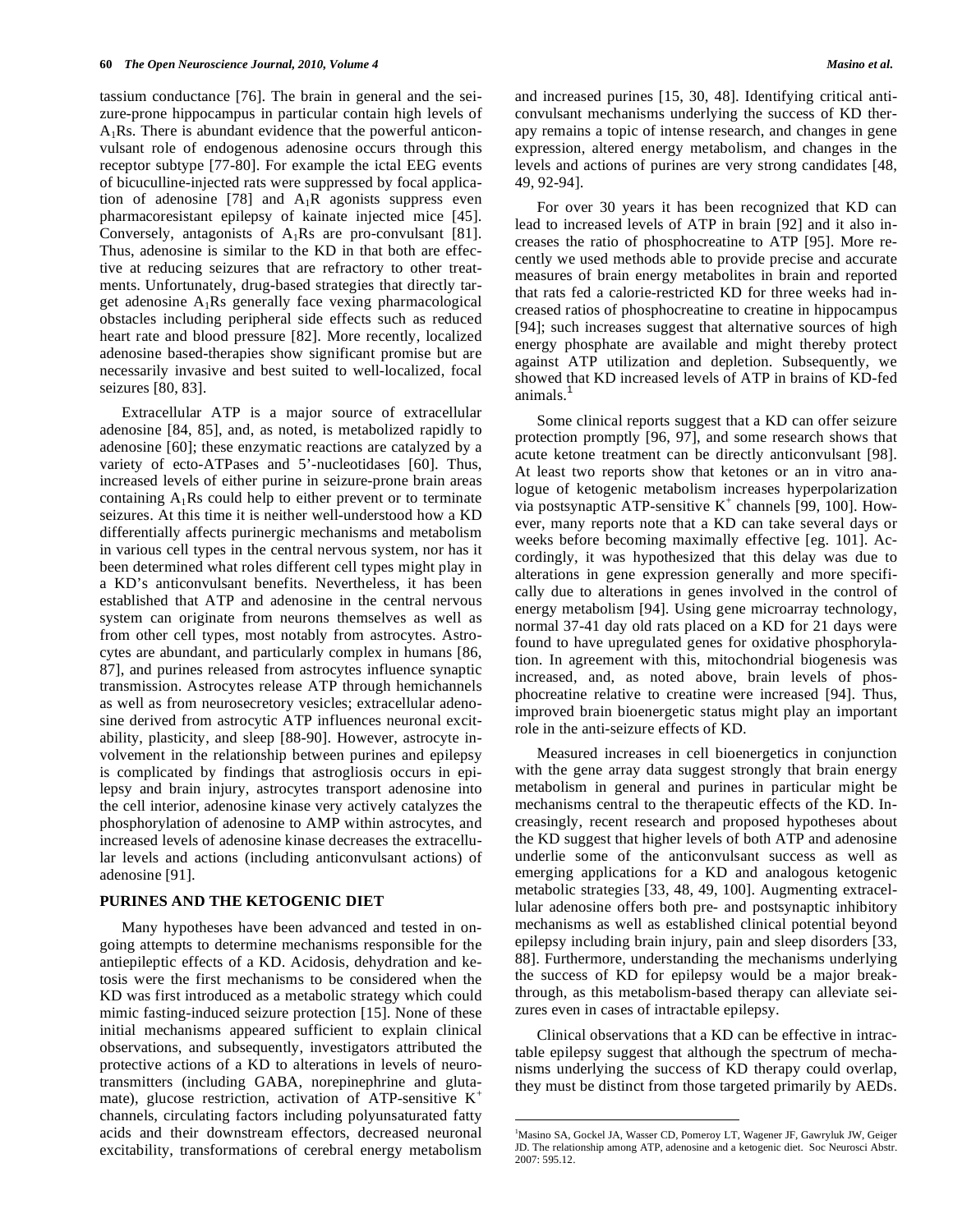Research in animal models is very clear that adenosine is a powerful global and local seizure-suppressor, and an adenosine or  $A_1R$  deficiency alone is sufficient to trigger seizure activity [47, 102]. To date, a variety of adenosinergic mechanisms have been implicated in the actions of AEDs including AEDs interacting with  $A_1Rs$  and increasing their anti-epileptic effectiveness, and AEDs binding to  $A_1Rs$  directly [103-105]. When considering all of the intra- and extracellular regulatory mechanisms for controlling the levels and actions of purines in brain, and the respective contributions of neurons and astrocytes, the greatest net benefit of the anticonvulsant effects of purines would be achieved by 1) maintaining overall cell energy levels, 2) at least maintaining (if not increasing) cellular levels of ATP, and 3) increasing levels of extracellular adenosine, either directly or as a consequence of increased extracellular ATP and its dephosphorylation to adenosine.

In addition to evidence that a KD *in vivo* may change ATP and adenosine, increases in these purines have been implicated in cellular consequences of ketogenic metabolism both *in vitro* and *in vivo*. For example, moderate hypoglycemia or glycolytic inhibition can both increase adenosine [106-108] and offer anticonvulsant benefits [109, 110]. Recent electrophysiological evidence shows that sufficient or high intracellular ATP and lowered extracellular glucose mobilizes an autocrine inhibition *via*  $A_1Rs$  [100]. Diverse findings that a KD or ketogenic metabolic strategies work through purines, and particularly through adenosine, does not negate or eliminate other metabolic changes precipitated by this metabolic switch. Rather, these findings may help simultaneously pinpoint specific and critical mechanisms and identify a new strategy for adenosine regulation, opening new avenues for the treatment of seizure disorders and a broad array of other diseases.

#### **SUMMARY**

Traditionally, the KD is used mainly in children. While it has limitations, KD therapy may be more effective in the management of childhood seizures than currently available AEDs [111], and can offer permanent benefits [112]. The KD might also slow the progression of this disorder and thus be antiepileptogenic [56, 113]. Certainly more research is needed in this area. Unfortunately, until the mechanism(s) by which the KD provides protection are better delineated, this knowledge gap makes is difficult to fashion an even better and more widely accessible therapeutic approach. Nevertheless, with respect to the relationship among KDs and purines, a better insight into how this metabolic switch influences purines could yield new approaches to purine-based therapies which have shown potential for treating a diverse array of acute and chronic conditions.

#### **ACKNOWLEDGEMENTS**

The authors acknowledge grant funding from the National Institutes of Health, CHDI and the National Science Foundation.

#### **REFERENCES**

[1] Fisher RS, van Emde BW, Blume W, *et al*. Epileptic seizures and epilepsy: definitions proposed by the International League Against Epilepsy (ILAE) and the International Bureau for Epilepsy (IBE)*.* Epilepsia 2005; 46: 470-2.

- [2] Hauser WA, Annegers JF. Risk factors for epilepsy*.* Epilepsy Res Suppl 1991; 4: 45-52.
- [3] Duncan JS, Sander JW, Sisodiya SM, Walker MC. Adult epilepsy*.* Lancet 2006; 367: 1087-100.
- [4] Frey LC. Epidemiology of posttraumatic epilepsy: a critical review*.* Epilepsia 2003; 44: 11-7.
- [5] Jetter GM, Cavazos JE. Epilepsy in the elderly*.* Semin Neurol 2008; 28: 336-41.
- [6] Vajda FJE. Pharmacotherapy of epilepsy: new armamentarium, new issues*.* J Clin Neurosci 2007; 14: 813-23.
- [7] Camfield PR, Camfield CS. Antiepileptic drug therapy: when is epilepsy truly intractable? Epilepsia 1996; 37(Suppl 1): S60-5.
- [8] Louis EK. Minimizing AED adverse effects: improving quality of life in the interictal state in epilepsy care*.* Curr Neuropharmacol 2009; 7: 106-14.
- [9] Wilder RM. The effects of ketonemia on the course of epilepsy*.* Mayo Clin Proc 1921; 2: 307-8.
- [10] Henderson CB, Filloux FM, Alder SC, Lyon JL, Caplin DA. Efficacy of the ketogenic diet as a treatment option for epilepsy: metaanalysis*.* J Child Neurol 2006; 21: 193-8.
- [11] Wiznitzer M. From observations to trials: the ketogenic diet and epilepsy*.* Lancet Neurol 2008; 7: 471-2.
- [12] Neal EG, Chaffe H, Schwartz RH, *et al*. The ketogenic diet for the treatment of childhood epilepsy: a randomised controlled trial*.* Lancet Neurol 2008; 7: 500-6.
- [13] Kossoff EH, Rho JM. Ketogenic diets: evidence for short- and long-term efficacy*.* Neurotherapeutics 2009; 6: 406-14.
- [14] Freeman JM, Vining EPG, Pillas DJ, Pyzik PL, Casey JC, Kelly LM. The efficacy of the ketogenic diet-1998: a prospective evaluation of intervention in 150 children*.* Pediatrics 1998; 102: 1358-63.
- [15] Schwartzkroin PA. Mechanisms underlying the anti-epileptic efficacy of the ketogenic diet*.* Epilepsy Res 1999; 37: 171-80.
- [16] Huttenlocher PR. Ketonemia and seizures: metabolic and anticonvulsant effects of two ketogenic diets in childhood epilepsy*.* Pediatr Res 1976; 10: 536-40.
- [17] Edelstein SF, Chisholm M. Management of intractable childhood seizures using the non-MCT oil ketogenic diet in 20 patients*.* J Am Diet Assoc 1996; 96: 1181-2.
- [18] Sinha SR, Kossoff EH. The ketogenic diet*.* Neurologist 2005; 11: 161-70.
- [19] Thiele EA. Assessing the efficacy of antiepileptic treatments: the ketogenic diet*.* Epilepsia 2003; 44(Suppl 7): 26-9.
- [20] Sharma S, Gulati S, Kalra V, Agarwala A, Kabra M. Seizure control and biochemical profile on the ketogenic diet in young children with refractory epilepsy - Indian experience*.* Seizure 2009; 18: 446- 9.
- [21] Baborka CJ. Epilepsy in adults: results of treatment by ketogenic diet in one hundred cases*.* Arch Neurol 1930; 6: 904-14.
- [22] Sirven J, Whedon B, Caplan D, *et al*. The ketogenic diet for intractable epilepsy in adults: preliminary results. Epilepsia 1999; 40: 1721-6.
- [23] Martinez CC, Pyzik PL, Kossof EH. Discontinuing the ketogenic diet in seizure-free children: recurrence and risk factors*.* Epilepsia 2007; 48: 187-90.
- [24] Caraballo RH, Cersósimo RO, Sakr D, Cresta A, Escobal N, Fejerman N. Ketogenic diet in patients with myoclonic-astatic epilepsy*.* Epileptic Disord 2006; 8: 151-5.
- [25] Best TH, Franz DN, Gilbert DL, Nelson DP, Epstein MR. Cardiac complications in pediatric patients on the ketogenic diet*.* Neurology 2000; 54: 2328-30.
- [26] Bank IM, Shemie SD, Rosenblatt B, Bernard C, Mackie AS. Sudden cardiac death in association with the ketogenic diet*.* Pediatr Neurol 2008; 39: 429-31.
- [27] Hartman AL, Vining EP. Clinical aspects of the ketogenic diet*.* Epilepsia 2007; 48: 31-42.
- [28] Sampath A, Kossoff EH, Furth SL, Pyzik PL, Vining EP. Kidney stones and the ketogenic diet: risk factors and prevention*.* J Child Neurol 2007; 22: 375-8.
- [29] Jenkins DJA, Wong JMW, Kendall CWC, *et al*. The effect of a plant-based low-carbohydrate ("Eco-Atkins") diet on body weight and blood lipid concentrations in hyperlipidemic subjects*.* Arch Int Med 2009; 169: 1046-54.
- [30] Bough KJ, Rho JM. Anticonvulsant mechanisms of the ketogenic diet*.* Epilepsia 2007; 48: 43-58.
- [31] Nylen K, Likhodii S, Burnham WM. The ketogenic diet: proposed mechanisms of actions*.* Neurotherapeutics 2009; 6: 402-5.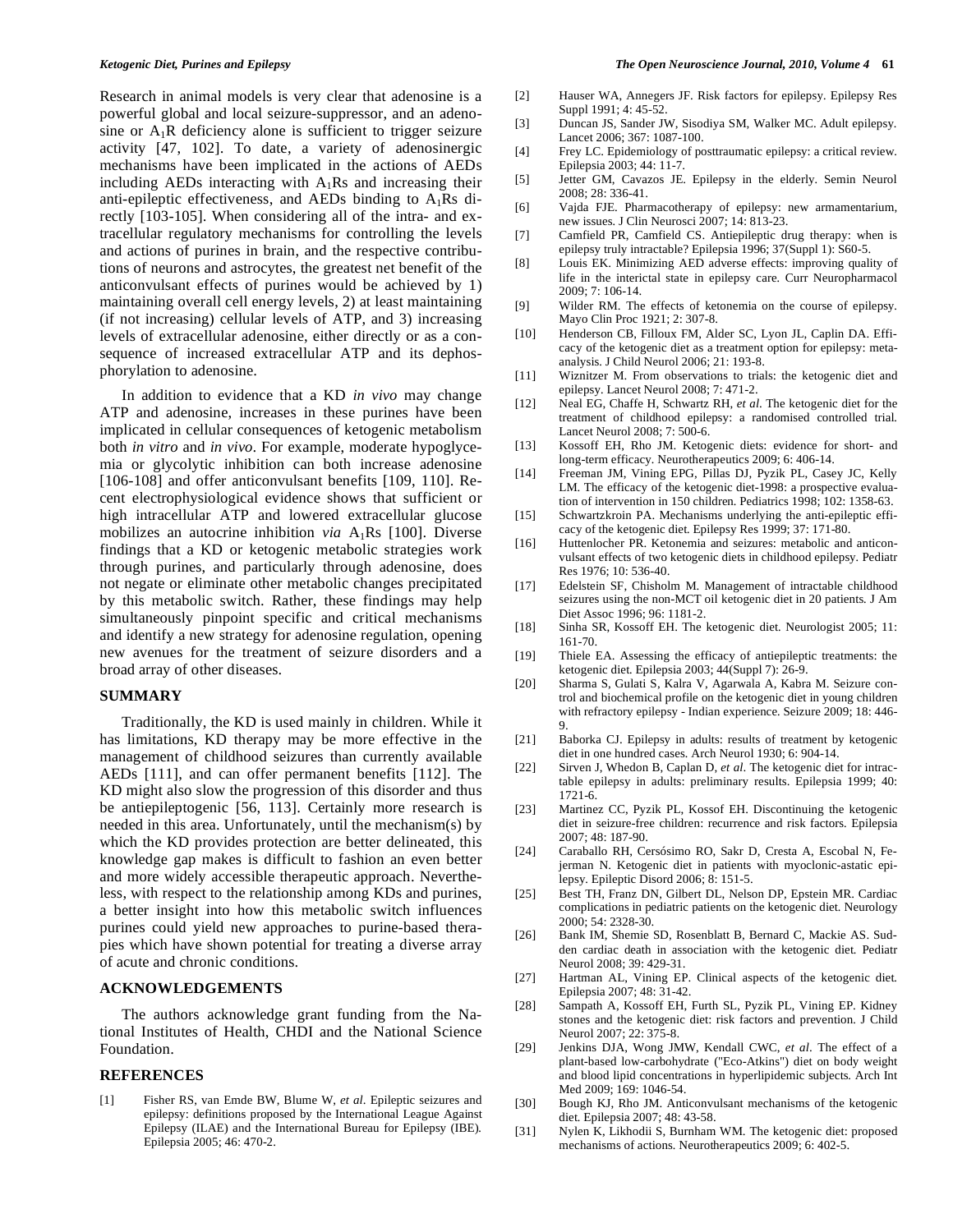- [32] Rho JM, Sankar R. The ketogenic diet in a pill: is this possible? Epilepsia 2008; 49(Suppl 8): 127-33.
- [33] Masino SA, Kawamura M, Jr, Wasser CD, Pomeroy LT, Ruskin DN. Adenosine, ketogenic diet and epilepsy: the emerging therapeutic relationship between metabolism and brain activity*.* Curr Neuropharmacol 2009; 7: 257-68.
- [34] Kato F, Kawamura M, Shigetomi E, Tanaka J-I, Inoue K. ATP- and adenosine-mediated signaling in the central nervous system: synaptic purinoceptors: the stage for ATP to play its "dual-role"*.* J Pharmacol Sci 2004; 94: 107-11.
- [35] Latini S, Pedata F. Adenosine in the central nervous system: release mechanisms and extracellular concentrations*.* J Neurochem 2001; 79: 463-84.
- [36] Dragunow M. Purinergic mechanisms in epilepsy*.* Prog Neurobiol 1988; 31: 85-108.
- [37] Whitcomb K, Lupica CR, Rosen JB, Berman RF. Adenosine involvement in postictal events in amygdala-kindled rats*.* Epilepsy Res 1990; 6: 171-9.
- [38] Boison D. Adenosine kinase, epilepsy and stroke: mechanisms and therapies*.* Trends Pharmacol Sci 2006; 27: 652-8.
- [39] Dunwiddie TV. Endogenously released adenosine regulates excitability in the *in vitro* hippocampus*.* Epilepsia 1980; 21: 541-8.
- [40] de Sarro G, de Sarro A, Meldrum BS. Anticonvulsant action of 2 chloroadenosine injected focally into the inferior colliculus and substantia nigra*.* Eur J Pharmacol 1991; 194: 145-52.
- [41] Concas A, Santoro G, Mascia MP, *et al*. Anticonvulsant doses of 2 chloro- $N^6$ -cyclo-pentyladenosine, an adenosine  $A_1$  receptor agonist, reduce GABAergic transmission in different areas of the mouse brain*.* J Pharmacol Exp Ther 1993; 267: 844-51.
- [42] Dragunow M, Goddard GV. Adenosine modulation of amygdala kindling*.* Exp Neurol 1984; 84: 654-65.
- [43] Pourgholami MH, Rostampour M, Mirnajafi-Zadeh J, Palizvan MR. Intra-amygdala infusion of 2-chloroadenosine suppresses amygdala-kindled seizures*.* Brain Res 1997; 775: 37-42.
- [44] Abdul-Ghani A-S, Attwell PJE, Bradford HF. The protective effect of 2-chloroadenosine against the development of amygdala kindling and on amygdala-kindled seizures*.* Eur J Pharmacol 1997; 326: 7-14.
- [45] Gouder N, Fritschy J-M, Boison D. Seizure suppression by adenosine  $A_1$  receptor activation in a mouse model of pharmacoresistant epilepsy*.* Epilepsia 2003; 44: 877-85.
- [46] Li T, Ren G, Kaplan DL, Boison D. Human mesenchymal stem cell grafts engineered to release adenosine reduce chronic seizures in a mouse model of CA3-selective epileptogenesis*.* Epilepsy Res 2009; 84: 238-41.
- [47] Li T, Ren G, Lusardi T, *et al*. Adenosine kinase is a target for the prediction and prevention of epileptogenesis in mice*.* J Clin Invest 2008; 118: 571-82.
- [48] Masino SA, Geiger JD. Are purines mediators of the anticonvulsant/neuroprotective effects of ketogenic diets? Trends Neurosci 2008; 31: 273-8.
- [49] Masino SA, Geiger JD. The ketogenic diet and epilepsy: Is adenosine the missing link? Epilepsia 2009; 50: 332-3.
- [50] Hori A, Tandon P, Holmes GL, Stafstrom CE. Ketogenic diet: effects on expression of kindled seizures and behavior in adult rats*.* Epilepsia 1997; 38: 750-8.
- [51] Uhlemann ER, Neims AH. Anticonvulsant properties of the ketogenic diet in mice*.* J Pharmacol Exp Ther 1972; 180: 231-8.
- [52] Bough KJ, Gudi K, Han FT, Rathod AH, Eagles DA. An anticonvulsant profile of the ketogenic diet in the rat*.* Epilepsy Res 2002; 50: 313-25.
- [53] Akula KK, Dhir A, Kulkarni SK. Systemic administration of adenosine ameliorates pentylenetetrazol-induced chemical kindling and secondary behavioural and biochemical changes in mice*.* Fundam Clin Pharmacol 2007; 21: 583-94.
- [54] Otani K, Yamatodani A, Wada H, Mimaki T, Yabuuchi H. Effect of ketogenic diet on convulsive threshold and brain monoamine levels in young mice*.* No To Hattatsu 1984; 16: 196-204.
- [55] Hansen SL, Nielsen AH, Knudsen KE, *et al*. Ketogenic diet is antiepileptogenic in pentylenetetrazole kindled mice and decrease levels of *N*-acylethanolamines in hippocampus*.* Neurochem Int 2009; 54: 199-204.
- [56] Su SW, Cilio MR, Sogawa Y, Silveira D, Holmes GL, Stafstrom CE. Timing of ketogenic diet initiation in an experimental epilepsy model*.* Dev Brain Res 2000; 125: 131-8.
- [57] Muller-Schwarze AB, Tandon P, Liu Z, Lang Y, Holmes GL, Stafstrom CE. Ketogenic diet reduces spontaneous seizures and mossy fiber sprouting in the kainic acid model*.* Neuroreport 1999; 10: 1517-22.
- [58] Wallace DC. A mitochondrial paradigm of metabolic and degenerative diseases, aging, and cancer: a dawn for evolutionary medicine*.* Annu Rev Gen 2005; 39: 359-407.
- [59] Albers RW, Siegel GJ, Basic Neurochemistry: Molecular, cellular and medical aspects. 6th ed. Philadelphia, PA: Lippincott Williams & Wilkins 1999.
- [60] Dunwiddie TV, Diao LH, Proctor WR. Adenine nucleotides undergo rapid, quantitative conversion to adenosine in the extracellular space in rat hippocampus*.* J Neurosci 1997; 17: 7673-82.
- [61] Newby AC, Worku Y, Holmquist CA. Adenosine formation: evidence for a direct biochemical link with energy metabolism*.* Adv Myocardiol 1985; 6: 273-84.
- [62] Berman RF, Fredholm BB, Aden U, O'Connor WT. Evidence for increased dorsal hippocampal adenosine release and metabolism during pharmacologically induced seizures in rats*.* Brain Res 2000; 872: 44-53.
- [63] Fredholm BB, Dunwiddie TV, Bergman B, Lindström K. Levels of adenosine and adenine nucleotides in slices of rat hippocampus*.* Brain Res 1984; 295: 127-36.
- [64] Olsson T, Cronberg T, Rytter A, *et al*. Deletion of the adenosine A1 receptor gene does not alter neuronal damage following ischaemia *in vivo* or *in vitro.* Eur J Neurosci 2004; 20: 1197-204.
- [65] Gabriel A, Klussmann FW, Igelmund P. Rapid temperature changes induce adenosine-mediated depression of synaptic transmission in hippocampal slices from rats (non-hibernators) but not in slices from golden hamsters (hibernators)*.* Neuroscience 1998; 86: 67-77.
- [66] Gourine AV, Llaudet E, Dale N, Spyer KM. Release of ATP in the ventral medulla during hypoxia in rats: role in hypoxic ventilatory response*.* J Neurosci 2005; 25: 1211-8.
- [67] Otsuguro K-i, Yamaji Y, Ban M, Ohta T, Ito S. Involvement of adenosine in depression of synaptic transmission during hypercapnia in isolated spinal cord of neonatal rats*.* J Physiol 2006; 574: 835-47.
- [68] Masino SA, Dunwiddie TV. Temperature-dependent modulation of excitatory transmission in hippocampal slices is mediated by extracellular adenosine*.* J Neurosci 1999; 19: 1932-9.
- [69] Masino SA, Latini S, Bordoni F, Pedata F, Dunwiddie TV. Changes in hippocampal adenosine efflux, ATP levels, and synaptic transmission induced by increased temperature*.* Synapse 2001; 41: 58-64.
- [70] Dulla CG, Dobelis P, Pearson T, Frenguelli BG, Staley KJ, Masino SA. Adenosine and ATP link P<sub>CO2</sub> to cortical excitability *via* pH. Neuron 2005; 48: 1011-23.
- [71] Dulla CG, Frenguelli BG, Staley KJ, Masino SA. Intracellular acidification causes adenosine release during states of hyperexcitability in the hippocampus*.* J Neurophysiol 2009; 102: 1984-93.
- [72] Dunwiddie TV, Hoffer BJ, Fredholm BB. Alkylxanthines elevate hippocampal excitability. Evidence for a role of endogenous adenosine*.* Naunyn Schmiedebergs Arch Pharmacol 1981; 316: 326-30.
- [73] During MJ, Spencer DD. Adenosine: a potential mediator of seizure arrest and postictal refractoriness*.* Ann Neurol 1992; 32: 618- 24.
- [74] Ribeiro JA, Sebastião AM, de Mendonca A. Adenosine receptors in the nervous system: pathophysiological implications*.* Prog Neurobiol 2003; 68: 377-92.
- [75] Thompson SM, Haas HL, Gähwiler BH. Comparison of the actions of adenosine at pre- and postsynaptic receptors in the rat hippocampus *in vitro.* J Physiol 1992; 451: 347-63.
- [76] Greene RW, Haas HL. The electrophysiology of adenosine in the mammalian central nervous system*.* Prog Neurobiol 1991; 36: 329- 41.
- [77] Etherington LA, Frenguelli BG. Endogenous adenosine modulates epileptiform activity in rat hippocampus in a receptor subtypedependent manner*.* Eur J Neurosci 2004; 19: 2539-50.
- [78] Anschel DJ, Ortega EL, Kraus AC, Fisher RS. Focally injected adenosine prevents seizures in the rat*.* Exp Neurol 2004; 190: 544- 7.
- [79] Boison D. Adenosine and epilepsy: from therapeutic rationale to new therapeutic strategies*.* Neuroscientist 2005.; 11: 25-36.